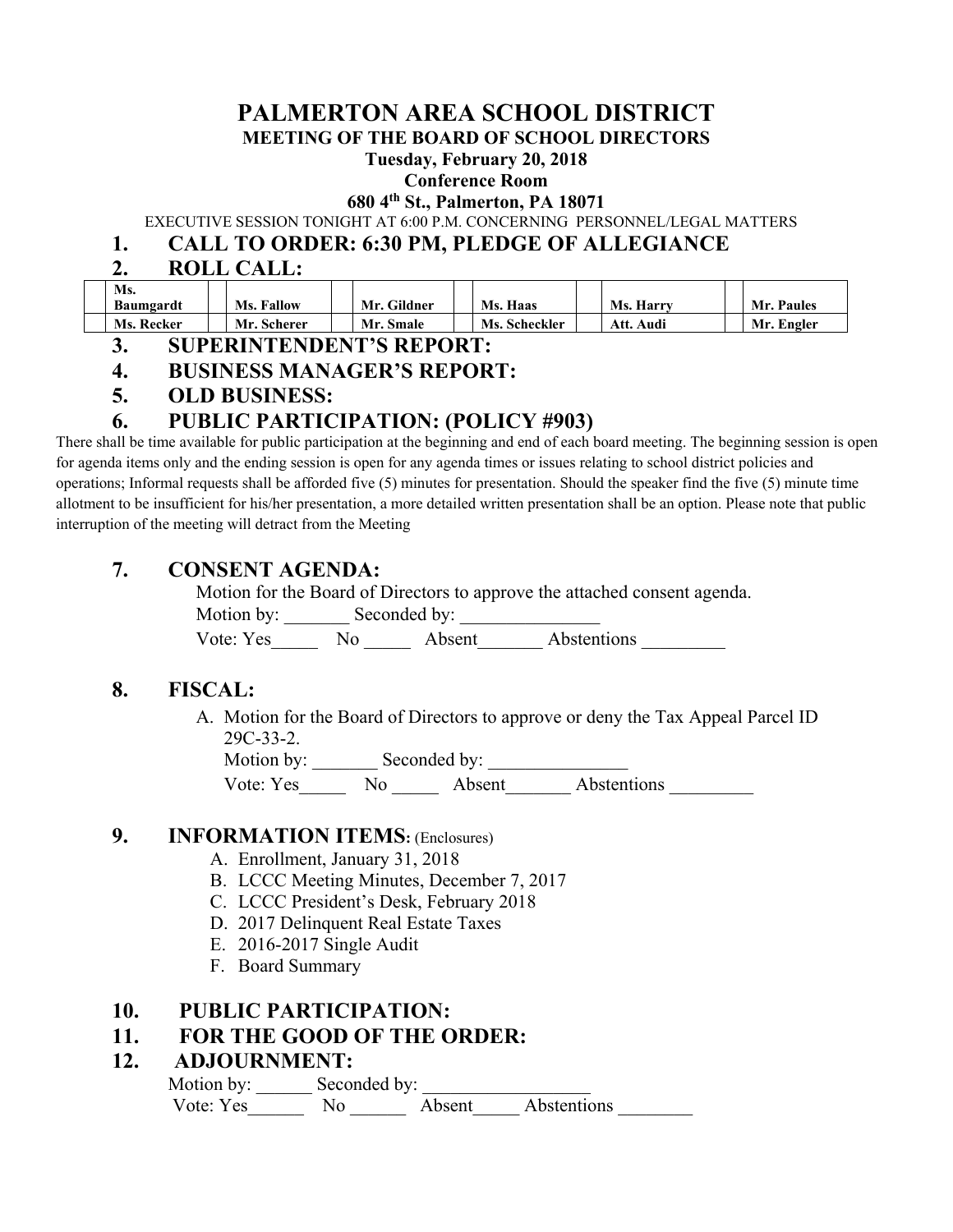# **PASD MEETING SCHEDULE: Workshop Meeting:** Tuesday, March 6, 2018 5:30 PM  **BOE Meeting:** Tuesday, March 20, 20186:30 PM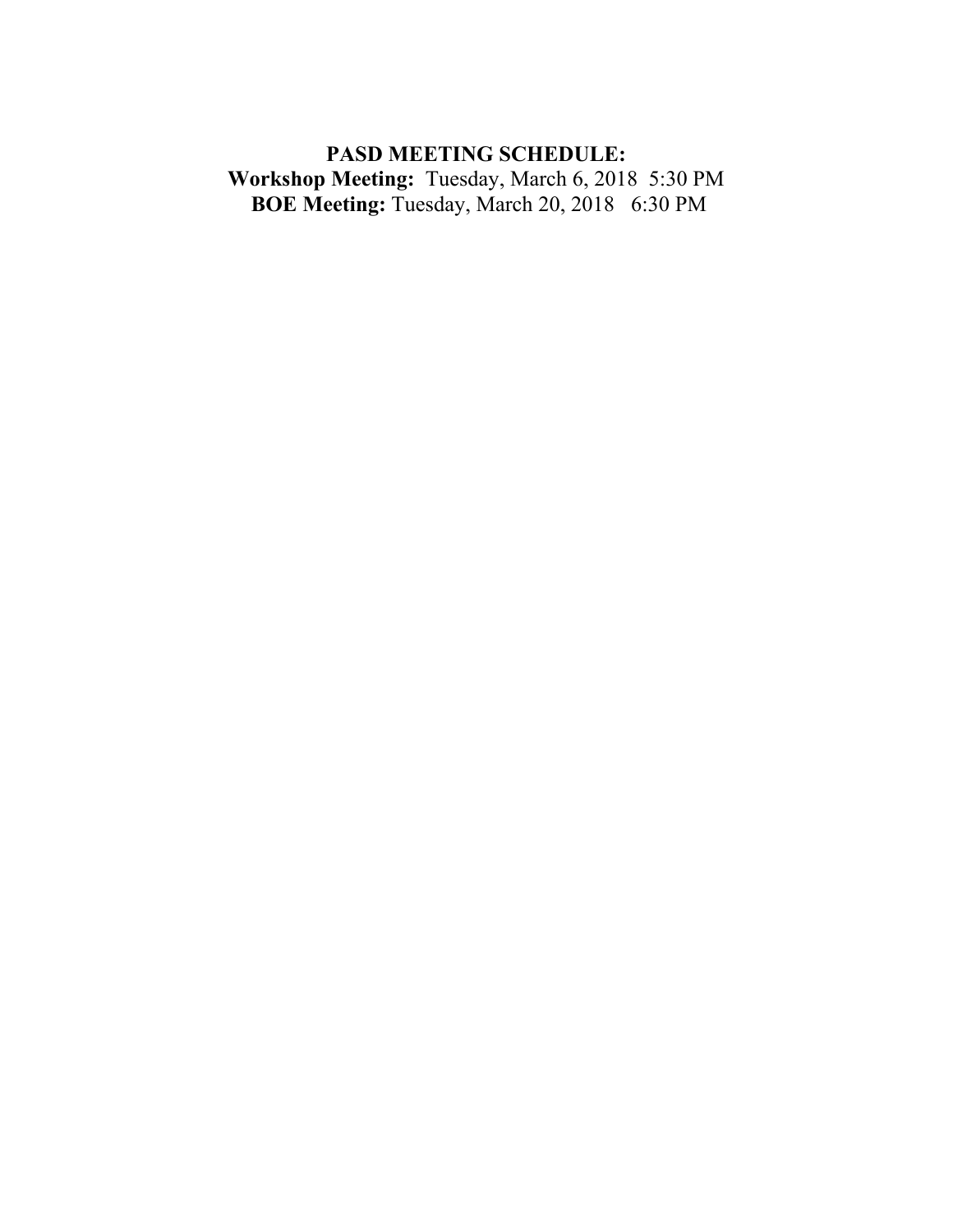# **PALMERTON AREA SCHOOL DISTRICT Consent Agenda**

# **Tuesday, February 20, 2018**

## **1. MEETING MINUTES:** (Enclosure 1)

Approve the minutes from the January 23, 2018 meeting.

# **2. APPROVAL OF FINANCIAL REPORTS FOR DISTRICT ACCOUNTS**:

Approve the financial reports listed below:

- A. TREASURER'S REPORTS: (Enclosure)
- B. ACCOUNTS PAYABLE: (Enclosure)
- C. BUDGET TRANSFERS (Enclosure)

# **3. FISCAL:**

- A. Approve the 2018-2019 General Operating Budget of the Carbon Lehigh Intermediate Unit  $\#$  21 for the fiscal year July 1, 2018 to June 30, 2019.
- B. Approve the attached per capita tax exoneration lists.
- C. Appoint Berkheimer Associates, Bangor, PA as the delinquent tax collector of the 2017-2018 school year per capita taxes effective January 1, 2018. (There is no fee assessed to the District for this service; the fees are assessed to the taxpayer.)
- D. Approve the contract with Mainstreet Leasing for the Environmental Club field trip to Washington D.C. in the amount of \$1,789.00.
- E. Accept the Single Audit Report dated June 30, 2017 as presented by Gorman & Associates, P.C
- F. Approve the 2018-2019 Proposed Operating Budget for the Carbon Career & Technical Institute, calling for Receipts and Expenditures in the amount of \$8,330,745 for the Fiscal Year July 1, 2018 to June 30, 2019.
- G. Approve the 2018-2019 Operating Budget in the amount of \$170,776 and the Capital Budget in the amount of \$46,087 for the Lehigh Carbon Community College.
- H. Approve the 3 year contract with Gorman & Associates, P.C. for audit services at the following rates:

|                                     | 2017-2018 | 2018-2019 | 2019-2020 |
|-------------------------------------|-----------|-----------|-----------|
| Audit Fee                           | \$21,500  | \$21,500  | \$21,500  |
| Single Audit Fee (if required)      | \$2,600   | \$2,600   | \$2,600   |
| AFR Fee                             | \$900     | \$900     | \$900     |
| Hourly Rate for additional services | \$82      | \$82      | \$82      |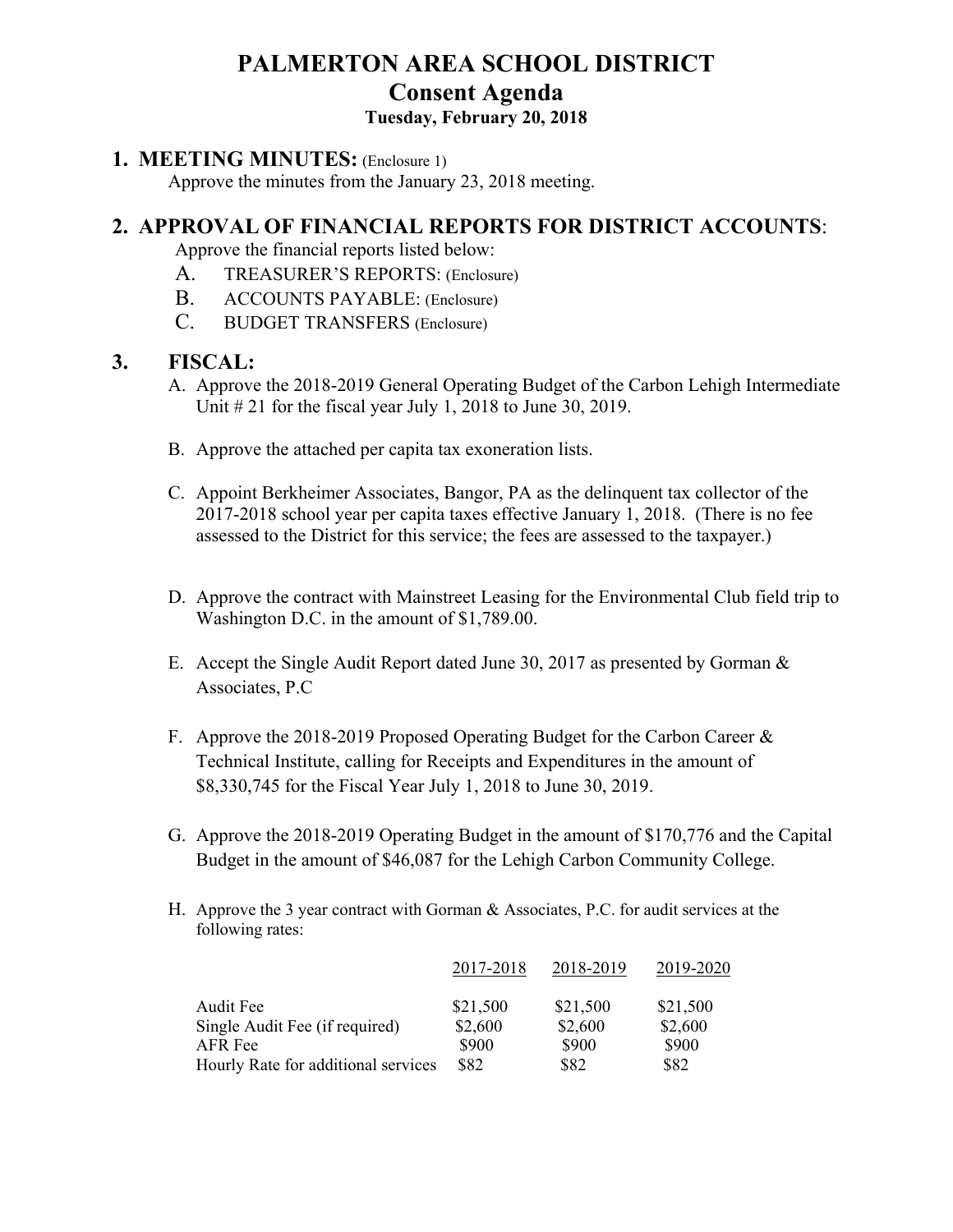# **4. PERSONNEL:**

- A. Approve tuition reimbursement as submitted.
- B. Approve Tom Heinick as mentor for Laura Cressley for the second semester of the 2017- 2018 school year and the first semester of the 2018-2019 school year.
- C. Approve the following extra-curricular position changes for the 2017-2018 school year:

| Kyle Porembo |                              | MS Assistant Track Coach <sup>3</sup> / <sub>4</sub> Stipend pending contract approval |
|--------------|------------------------------|----------------------------------------------------------------------------------------|
| Randi Freed  |                              | MS Assistant Track Coach <sup>3</sup> / <sub>4</sub> Stipend pending contract approval |
| Tyrone Lewis | <b>Assistant Track Coach</b> | $\frac{1}{2}$ Stipend pending contract approval                                        |

- D. Approve the following extra-curricular positions for the 2017-2018 school year: Tori Gollie Volunteer Softball Coach Zack Svetik Volunteer Track Coach
- E. Remove Patrick Crowley for our substitute teacher list.
- F. Approve Joshua Gibbs as a FT custodian at \$40,141 as per the PAESPA contract, effective February 21, 2018
- G. Approve Mark Benner as a PT custodian at the rate of \$13.03 as per the PAESPA contract, effective February 21, 2018
- H. Approve Bob Pipech as Head Boys Soccer Coach for the 2018 season, stipend pending contract approval.
- I. Approve April Pilz as a substitute Instructional Aide at a rate of \$7.25/hour, effective February 21, 2018.
- J. Approve Chase Brown as a PT Flex Custodian at a rate of \$13.03/hour as per the PAESPA contract, effective February 21, 2018.

# **5. OTHER:**

- A. Approve the 2018-2019 Program of Studies as submitted.
- B. Approve the High School Environmental Club field trip to the Washington DC Zoo on Friday May 11, 2018 at the cost to the District of a substitute teacher.
- C. Approve the contract with Bayada Home Health Care, Inc. for school nursing services, retroactive to July 1, 2017 through June 30, 2018. (contract on file)